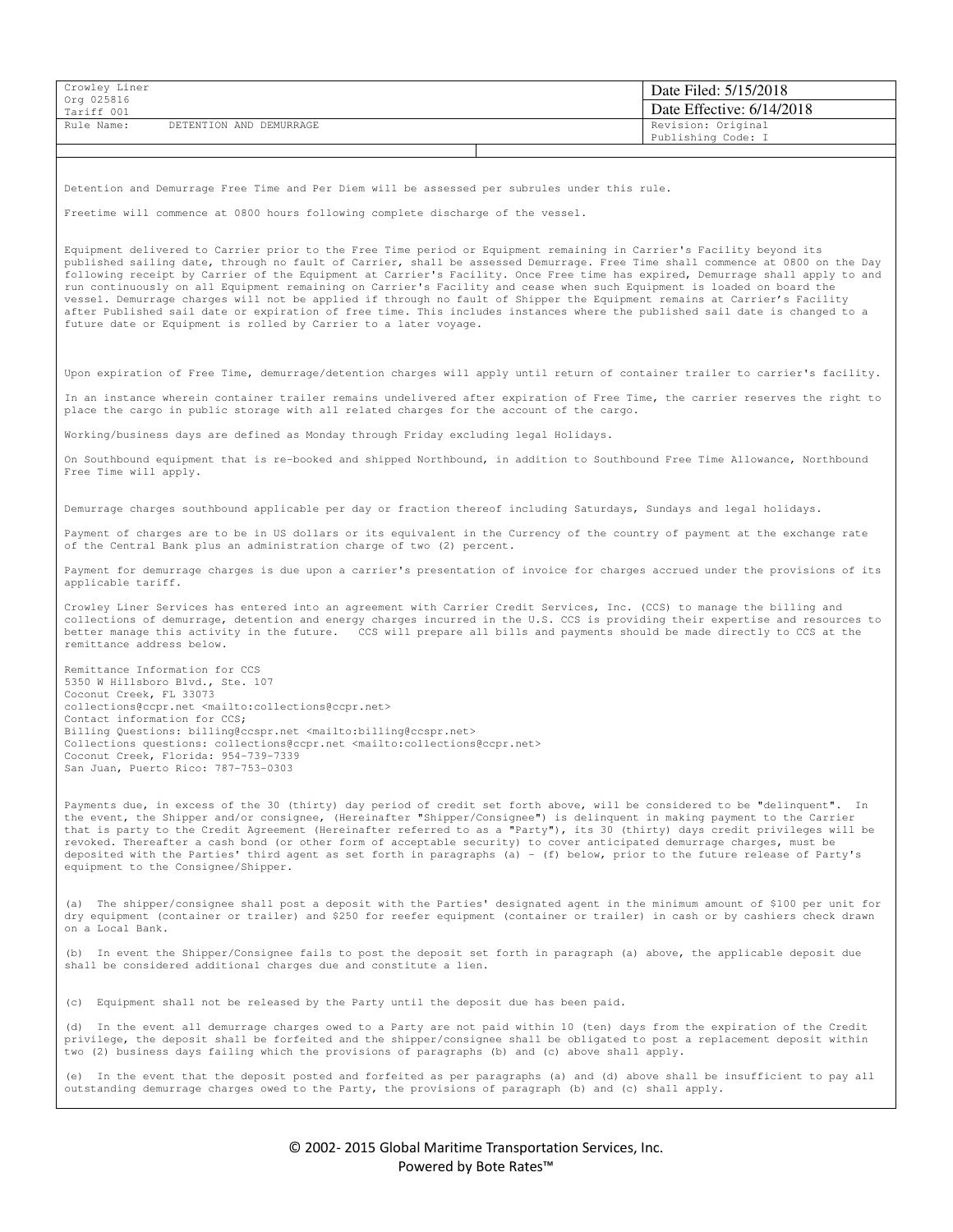(f) Credit privileges of 30 (thirty) days shall be restored when all outstanding Demurrage charges owed to the Party have been paid in full.